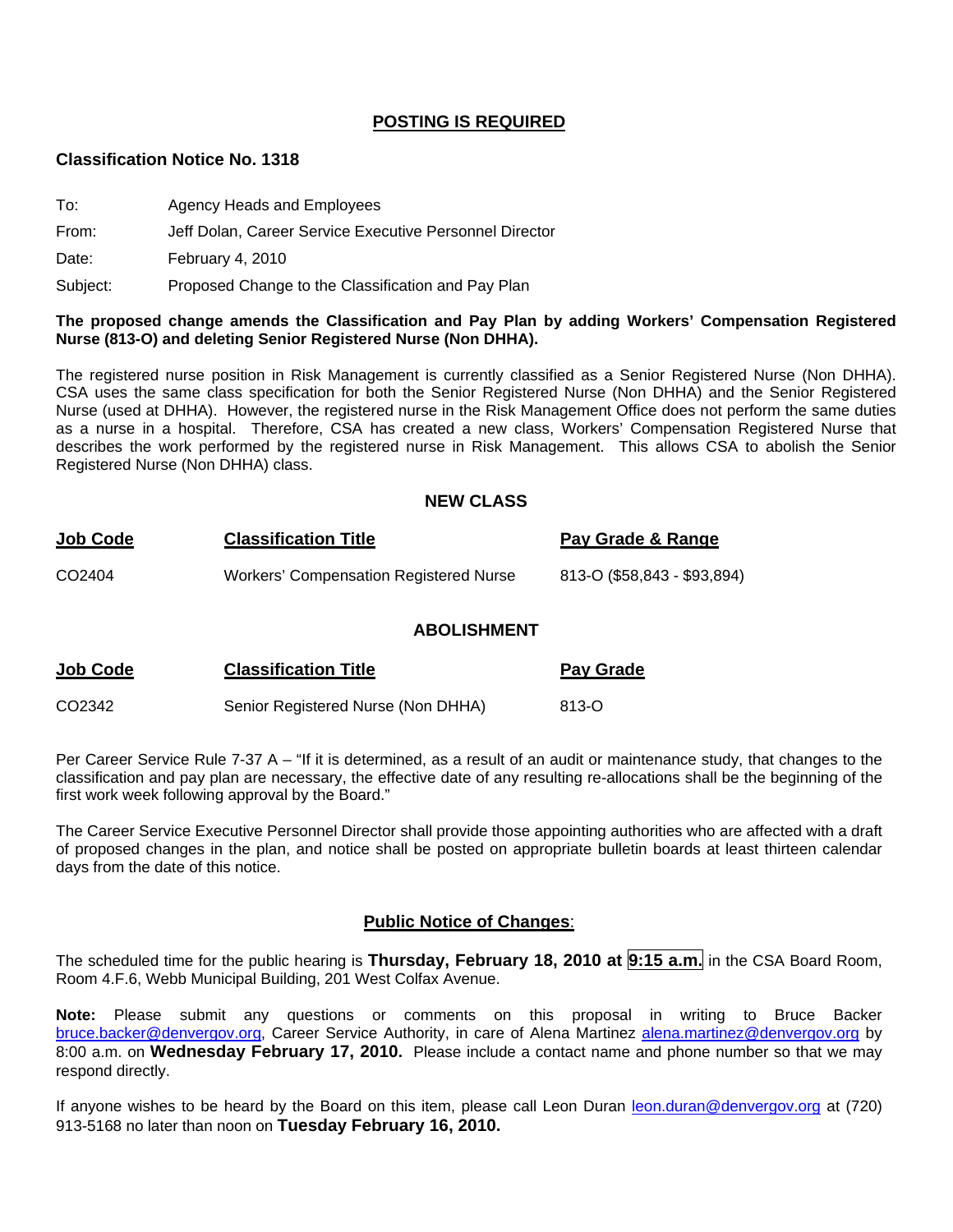

# Career Service Authority

Page 1 of 5

# Workers' Compensation Registered Nurse

## **GENERAL STATEMENT OF CLASS DUTIES**

Performs full performance work coordinating and managing the care of injured employees in conjunction with other workers' compensation staff and formulates and administers an individual care plans that ensures injured employees receive appropriate care and services.

## **DISTINGUISHING CHARACTERISTICS**

This class performs full performance work coordinating and managing the care of injured employees. This class is distinguished from the Claims Adjustor II class that performs full performance level work involving the examination, development, and adjudication of liability claims against the City and adjudication of claims for compensation and medical services under Colorado workers' compensation law.

## *Guidelines, Difficulty and Decision Making Level:*

Guidelines are generally but not always clearly applicable, requiring the employee to exercise judgment in selecting the most pertinent guideline, interpret precedents, adapt standard practices to differing situations, and recommend alternative actions in situations without precedent.

Duties assigned are generally complex and may be of substantial intricacy. Work assignment is performed within an established framework under general instructions but requires simultaneous coordination of assigned functions or projects in various stages of completion.

Employee is responsible for determining time, place, and sequence of actions to be taken. Unusual problems or proposed deviations from guidelines, practices, or precedents may be discussed with the supervisor before being initiated.

## *Level of Supervision Received and Quality Review:*

Under general supervision, the employee receives assignments and is expected to carry them through to completion with substantial independence. Work is reviewed for adherence to instructions, accuracy, completeness, and conformance to standard practice or precedent. Recurring work clearly covered by guidelines may or may not be reviewed.

## *Interpersonal Communications and Purpose:*

Contacts with the public or employees where explanatory or interpretive information is exchanged, defended, and gathered and discretion and judgment are required within the parameters of the job function.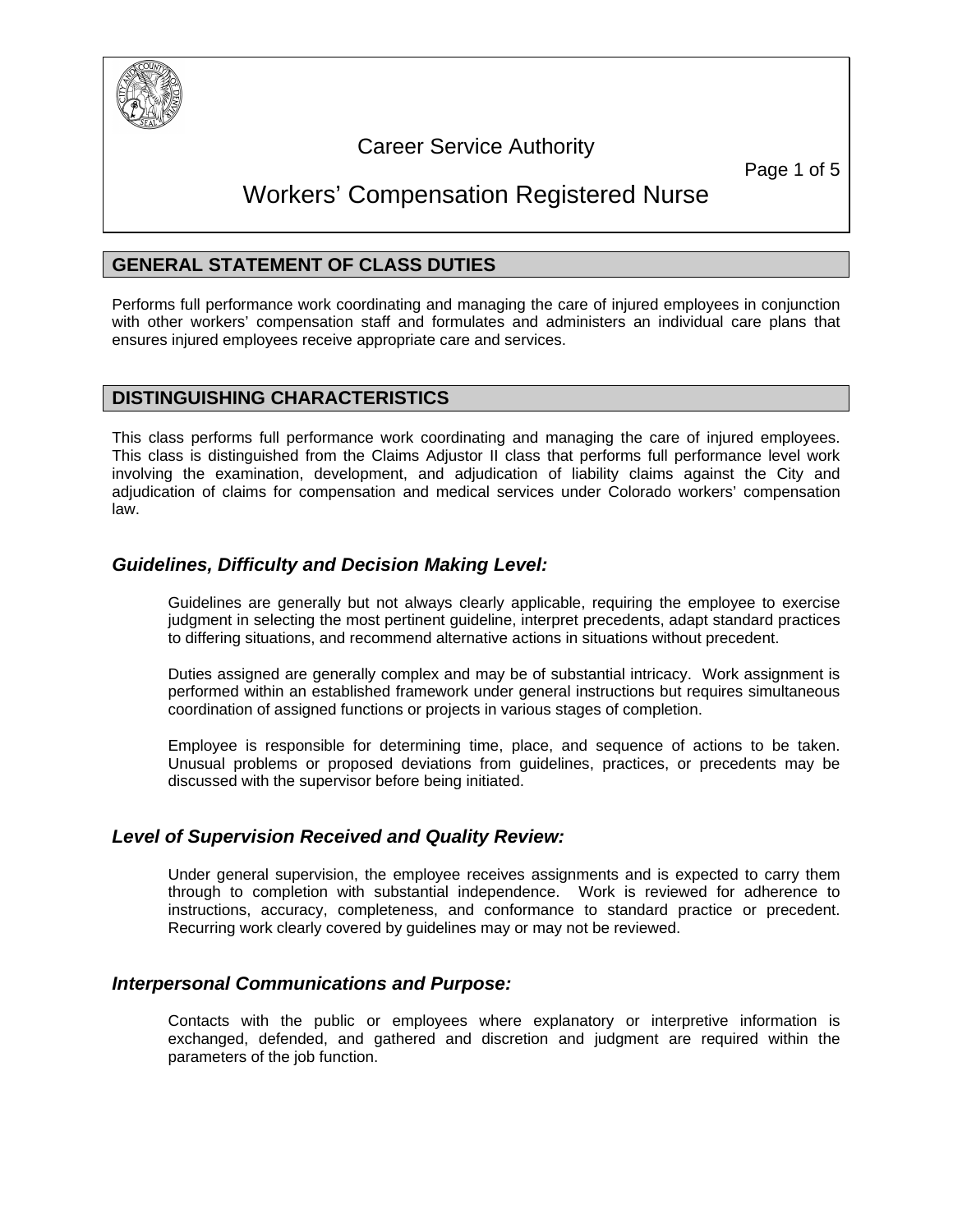## *Level of Supervision Exercised:*

Performs no supervisory duties.

## **ESSENTIAL DUTIES**

Conducts initial medical interview with an injured worker to obtain a general statement concerning the events surrounding the injury, explains medical information and general workers' compensation information, and refers injured workers to the appropriate resources for additional information.

Gathers information from physicians, health care providers, medical records, and test results in order to develop a nursing plan and provides the medical treatment plan to health care providers.

Collaborates with the workers' compensation adjusters and assists with the medical management of workers' compensation claims.

Provides on-going assessment of medical care, identifies obstacles to recovery, develops a plan of action, and focuses on returning an employee to work.

Prepares medical histories on injured workers, nursing options, and questions regarding medical reports and legal documentation in order to prepare for peer reviews, hearings, and/or other staffing conferences with workers' compensation staff.

Identifies community medical resources required for on-going medical care and coordinates the initiation of services.

Prepares written authorizations, denials, and informational letters to providers for requested services and procedures based on state timeframes for responses.

Interprets and applies State of Colorado Workers' Compensation guidelines including medical treatment guidelines to ensure proper utilization and coverage of services.

Performs other related duties as assigned.

Any one position may not include all of the duties listed. However, the allocation of positions will be determined by the amount of time spent in performing the essential duties listed above.

#### **MINIMUM QUALIFICATIONS**

#### *Competencies, Knowledge, & Skills:*

- **Reading** Understands and interprets written material including technical material, rules, regulations, instructions, reports, charts, graphs, or tables and applies what is learned from written material to specific situations.
- **Writing** Recognizes and uses correct English grammar, punctuation, and spelling, communicates information in a succinct and organized manner, and produces written information which may include technical material that is appropriate for the intended audience.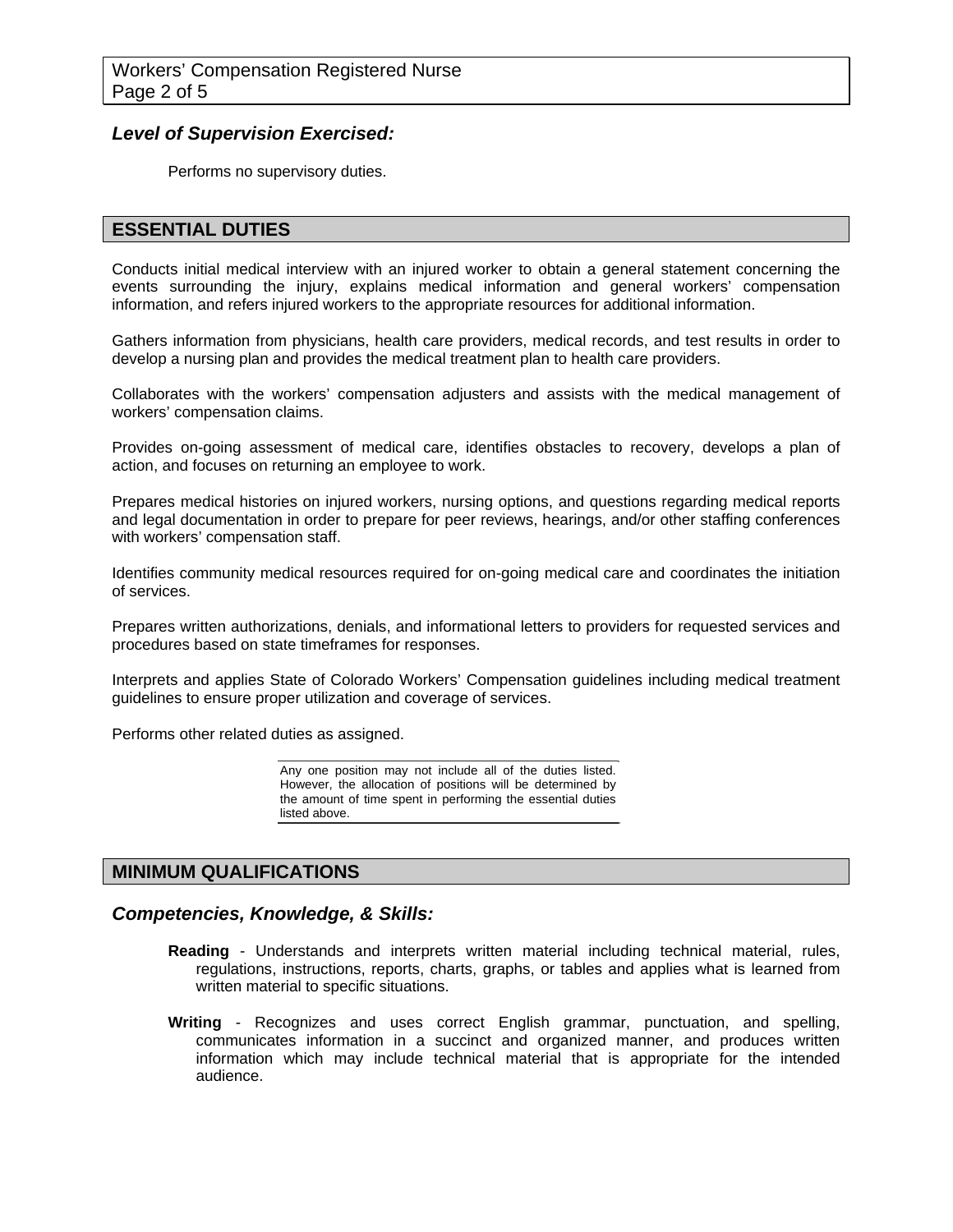- **Self-Management** Sets well-defined and realistic personal goals, displays a high level of initiative, effort, and commitment towards completing assignments in a timely manner, works with minimal supervision, is motivated to achieve, and demonstrates responsible behavior.
- **Interpersonal Skills** Shows understanding, courtesy, tact, empathy, and concern, develops and maintains relationships, may deal with people who are difficult, hostile, and/or distressed, relates well to people from varied backgrounds and situations, and is sensitive to individual differences.
- **Oral Communication** Expresses information to individuals or groups effectively taking into account the audience and nature of the information, makes clear and convincing oral presentations, listens to others, attends to nonverbal cues, and responds appropriately.
- **Problem Solving** Identifies problems, determines accuracy and relevance information, and uses sound judgment to generate and evaluate alternatives and to make recommendations.
- **Planning and Evaluating** Organizes work, sets priorities, determines resource requirements, determines short or long-term goals and strategies to achieve them, coordinates with other organizations or parts of an organization, monitors progress, and evaluates outcomes.
- **Decision Making** Makes sound, well-informed, and objective decisions, perceives the impact and implications of decisions, commits to action even in uncertain situations to accomplish program goals, and causes change.
- **Reasoning -** Identifies rules, principles, or relationships that explain facts, data, or other information, analyzes information, and makes correct inferences or draws accurate conclusions.
- **Teamwork**  Encourages and facilitates cooperation, pride, trust, and group identity, fosters commitment and team spirit, and works with others to achieve goals.
- **Diversity** Is sensitive to cultural diversity, race, gender, and other individual differences in the workforce.
- **Customer Service** Works with customers to assess needs, provide assistance, resolves problems, and satisfy expectations, knows products and services, and is committed to providing quality products and services.
- **Technical Competence** Uses knowledge that is acquired through formal training and extensive on-the-job experience to perform one's job, works with, understands, and evaluates technical information related to the job, and advises others on technical issues.
- **Conflict Management** Manages and resolves conflicts, grievances, confrontations, or disagreements in a constructive manner to minimize negative personal impact.
- **Integrity/Honesty** Contributes to maintaining the integrity of the organization, displays high standards of ethical conduct, understands the impact of violating these standards on an organization, self, and others, and is trustworthy.
- **Attention to Detail** Is thorough when performing work and conscientious about attending to detail.
- **Flexibility** Is open to change and new information, adapts behavior or work methods in response to new information, changing conditions, or unexpected obstacles, and effectively deals with ambiguity.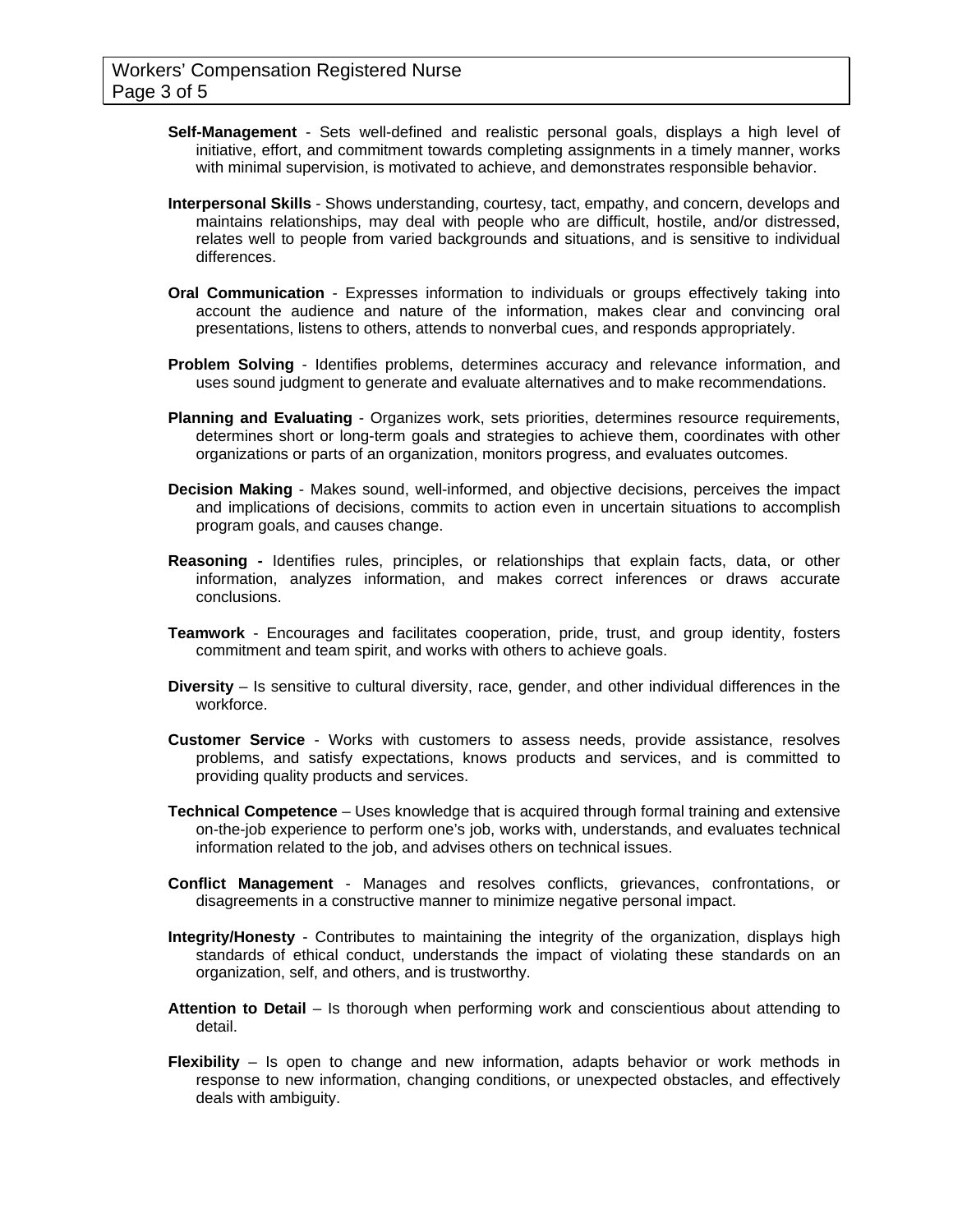**Information Management** – Identifies a need for and knows where or how to gather information and organizes and maintains information or information management systems.

**Technology Application** – Uses machines, tools, instruments, and/or equipment effectively and uses computer applications to analyze and communicate information in the appropriate format.

**Stress Tolerance** – Deals calmly and effectively with high stress situations.

Knowledge of nursing theory and applications sufficient to be able to perform a variety of nursing functions.

**Physical Demands** (Physical Demands are a general guide and specific positions will vary based on working conditions, locations, and agency/department needs)*:* 

Carrying: transporting an object, usually by hand, arm, or shoulder. Feeling: perceiving attributes of objects by means of skin receptors. Fingering: picking, pinching, or otherwise working with fingers. Handling: seizing, holding, grasping, or otherwise working with hands. Reaching: extending the hand(s) and arm(s) in any direction. Standing: remaining on one's feet in an upright position. Talking: expressing or exchanging ideas by means of spoken words. Walking: moving about on foot. Lifting: raising or lowering an object 10 – 25 pounds. Accommodation: ability to adjust vision to bring objects into focus. Depth Perception: ability to judge distance and space relationships. Far acuity: ability to see clearly at 20 feet or more. Field of Vision: ability to see peripherally. Near acuity: ability to see clearly at 20 inches or less.

#### *Working Environment:*

Contact with patients under wide variety of circumstances. Exposed to unpleasant elements (accidents, injuries and illness). Occasional pressure due to multiple calls and inquiries. Subject to many interruptions.

#### *Education Requirement:*

Completion of a Nursing Education Program which satisfies the licensing requirement of the Colorado State Board of Nursing.

#### *Experience Requirement:*

Two years of professional nursing experience.

## *Education/Experience Equivalency:*

BSN or Master degree in nursing may be substituted for one year of experience.